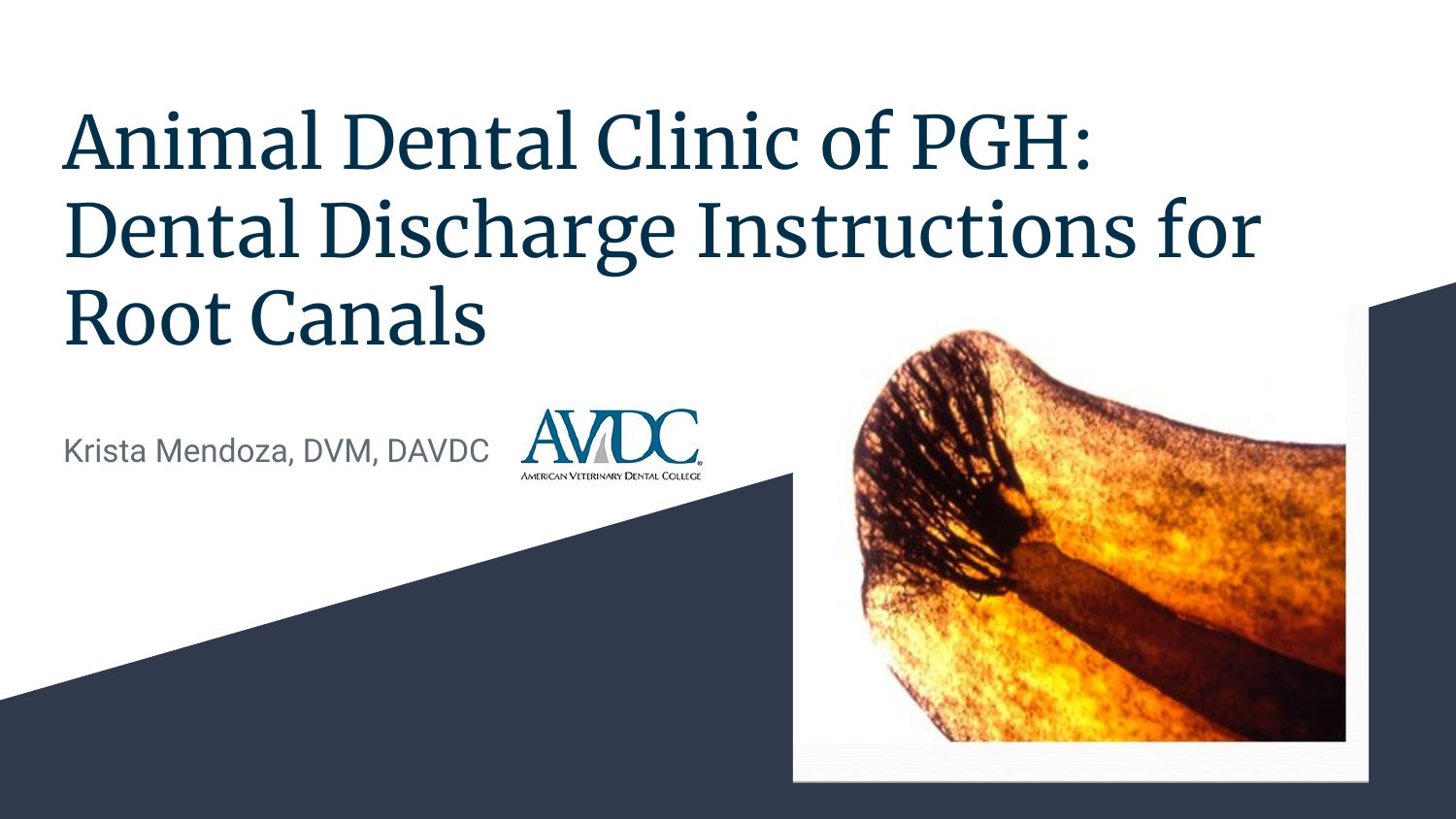Client Discharge Instructions: Post Anesthesia **Grogginess** 



Your pet may be groggy from the anesthesia and pain medication used today. These medications may also make your pet whine/vocalize, and have eye changes (dilated pupils, droopy eyelids). There may also be "dysphoria" or confusion related to the drugs and not from pain. Excellent pain protocols with nerve blocks are part of the dental procedure performed today to help control discomfort. We also have sent home pain medication in a continued effort to keep your pet comfortable during the healing process.

Please watch your pet closely around stairs, high furniture, and other animals in the household when returning home the evening after dental surgery. Most animals return to their normal level of activity by the next day.

Call the hospital if your pet still seems drowsy after 24 hours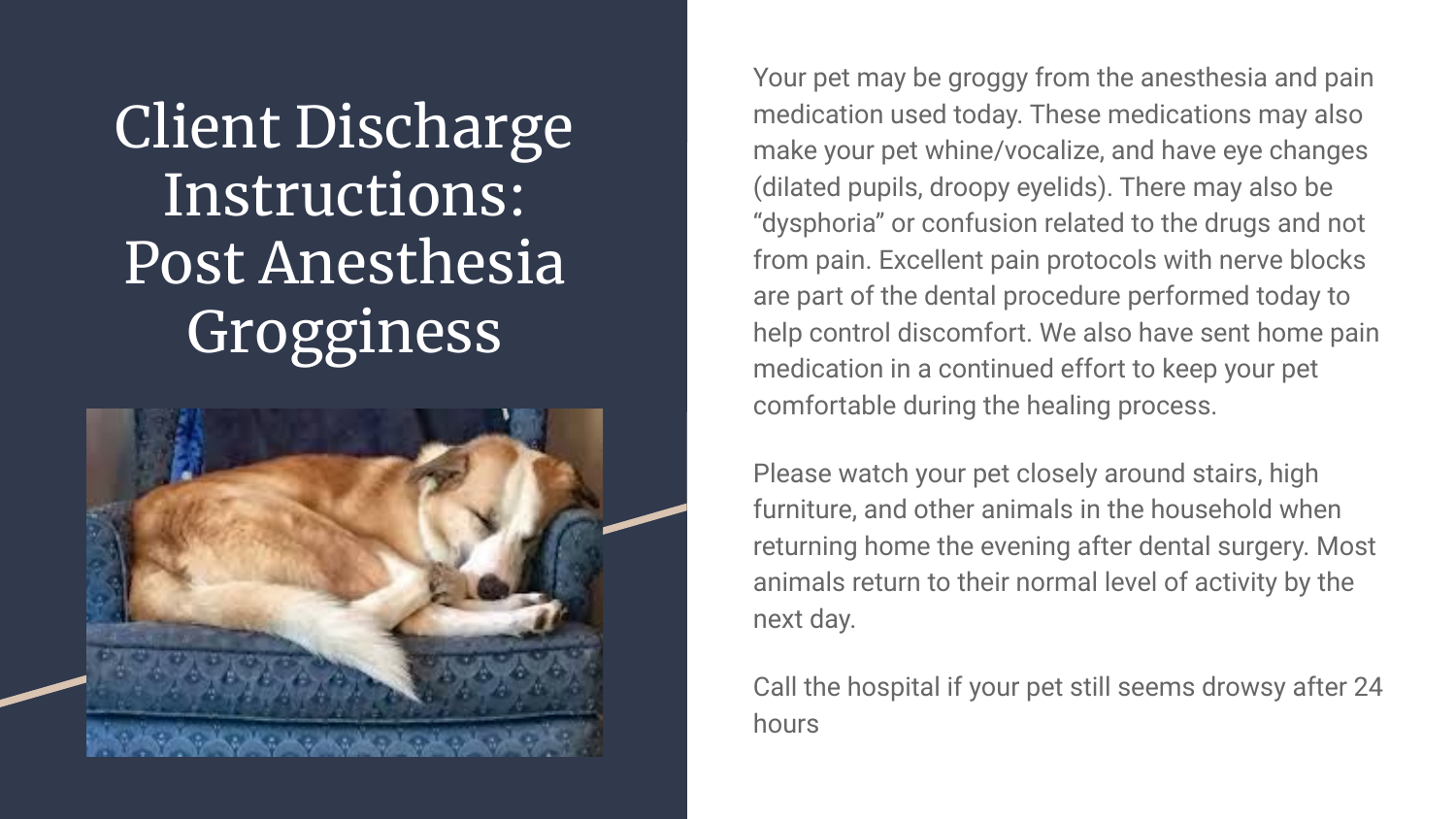Client Discharge Instructions: Feeding post Anesthesia



As part of the general anesthesia used for the dental procedure today, an endotracheal tube was placed which delivered oxygen and anesthetic gas to the lungs. The tube was removed from your pet after recovery from anesthesia, but there can be some residual irritation to the trachea (windpipe) that may cause a dry cough for 1-3 days after surgery. Please call the clinic if your pet has an excessive, wet (productive – coughing up phlegm), or persistent cough after anesthesia.

After returning home with your pet the evening after anesthesia and dental procedure, offer small amounts of water and food  $(1/4 - 1/2)$  the usual amount) every 30 minutes to 1 hour. These "mini-meals" help minimize the risk of your pet eating or drinking too much too fast, which could lead to vomiting and gastrointestinal upset. You can return to feeding normal amounts of softened food and water the following day.

Feed a soft diet for 1-2 days in case the area around the tooth is sensitive. **Hard chew toys (antlers, nylabones, pig hooves, ice, etc.) should be avoided at all times as these items can fracture teeth.**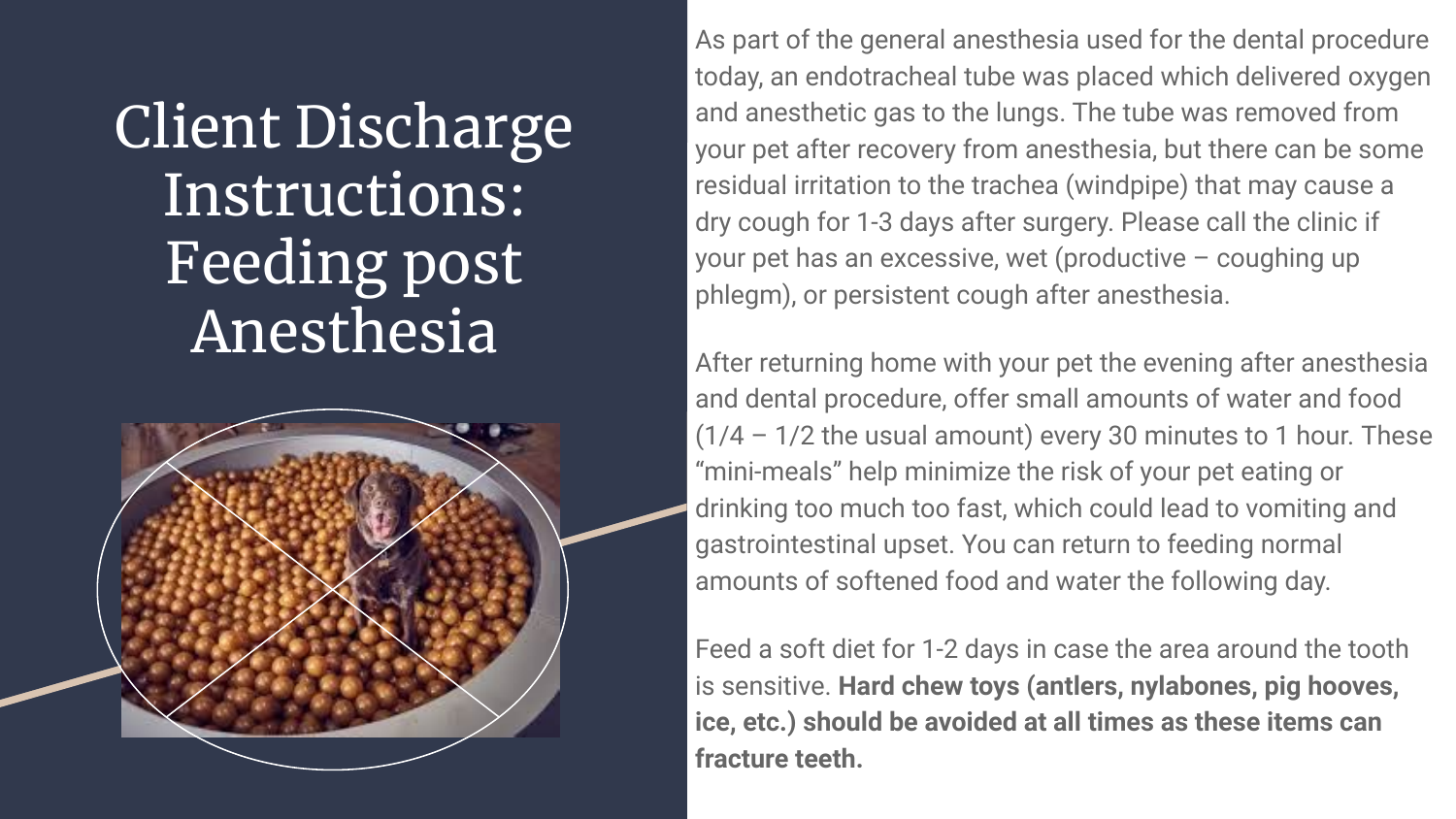Client Discharge Instructions: Rechecking the Tooth



Your pet should be rechecked in 1 year with a dental radiograph. Please call to set up an appointment. If the root canal looks good, future visits are necessary only if your notice a problem such as not eating, dropping food, missing composite, swelling, etc.

The access sites in the tooth through which the root canal was performed were filled with a composite material that is very strong and closely matches the color of the tooth. On a daily basis, usually at the time of tooth brushing, check to make sure the composite is in place. If it were gone, you would notice a hole in the tooth with a pink/orange material down below. Please call if you notice any problems with this material or have any questions about the appearance of the tooth.